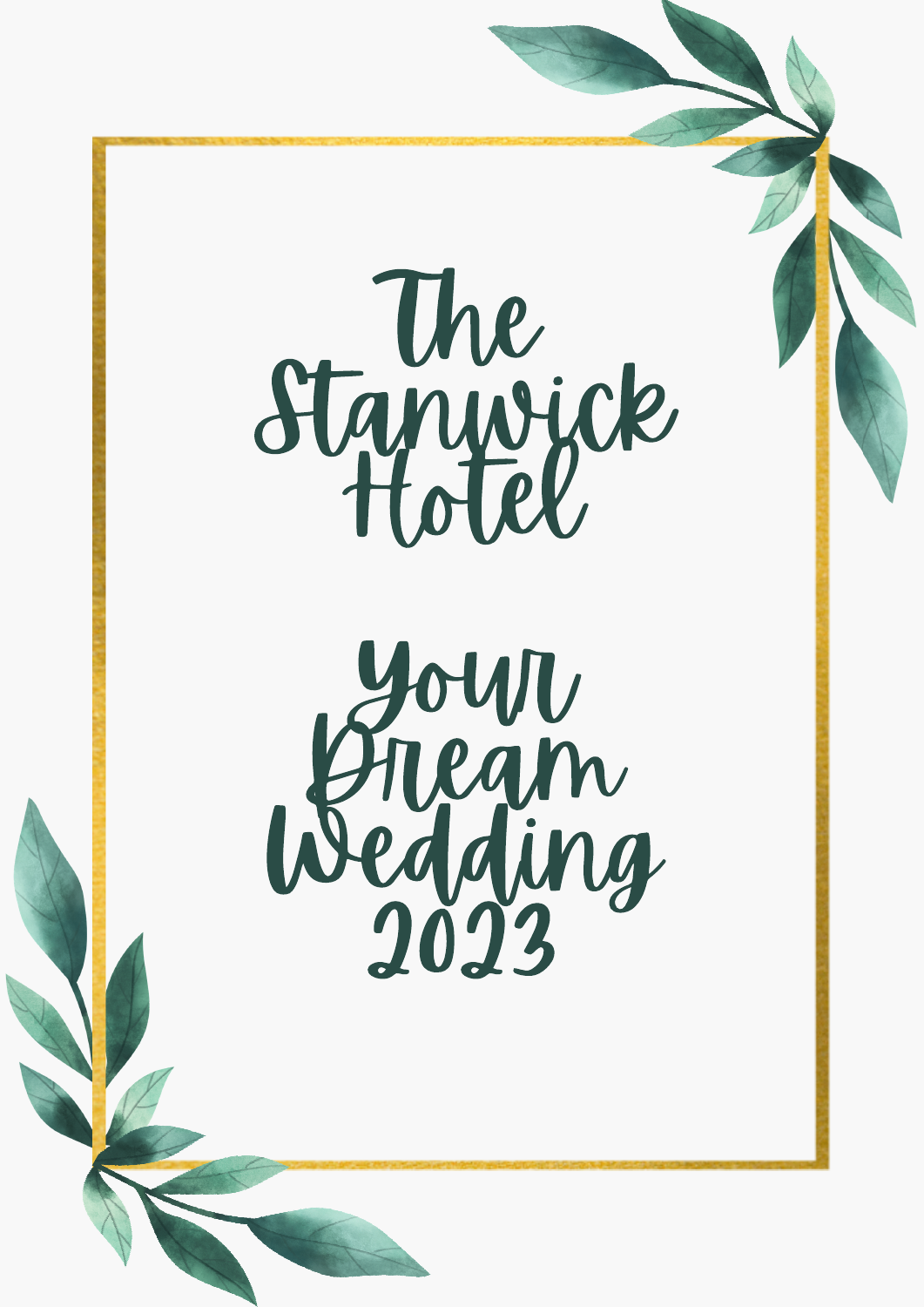# Congratulations to you both! We would love to welcome you to The Stanwick Hotel to celebrate your wedding day. Set in 2 acres of Northamptonshire countryside, making it the perfect backdrop for your wedding day

Civil Ceremony Hire of Reflections or Wedding Car Chauffer hire to the Church Ceremony

Hire of Reflections with facilities and furniture;

Including red/white carpet aisle, use of our sound system for your ceremony music, private room for the Registrar's to interview the Happy Couple, with wooden beams and flooring, authentic pillars and fairy lights in the beams, and adorned with antique mirrors with French doors leading to a spacious patio seating area.

Fresh flower arrangements for the top table/Ceremony table arrangement by our in-house florist

In House DJ for the evening reception

Selection of Canapés & a Welcome Drink (Pimms/Prosecco/Beers & Orange Juice)

Select from one of the following: Three Course Wedding Breakfast followed by Tea and Coffee; Two Course Locally Sourced Hog Roast followed by Tea and Coffee; Two Course Hot Off The Coals Barbecue followed by Tea and Coffee; Luxury Traditional Afternoon Tea with Vintage Crockery

Bottles of Water on all tables through the meal

Two glasses of House wine (red, white or rose) served by the glass through the meal

Glass of sparkling Prosecco for toast

Evening Finger Buffet or Locally Sourced Hot Baps

\*\*NEW\*\* Complimentary Courtyard Suite for the Bride and Groom on the night of the wedding, including breakfast the following morning.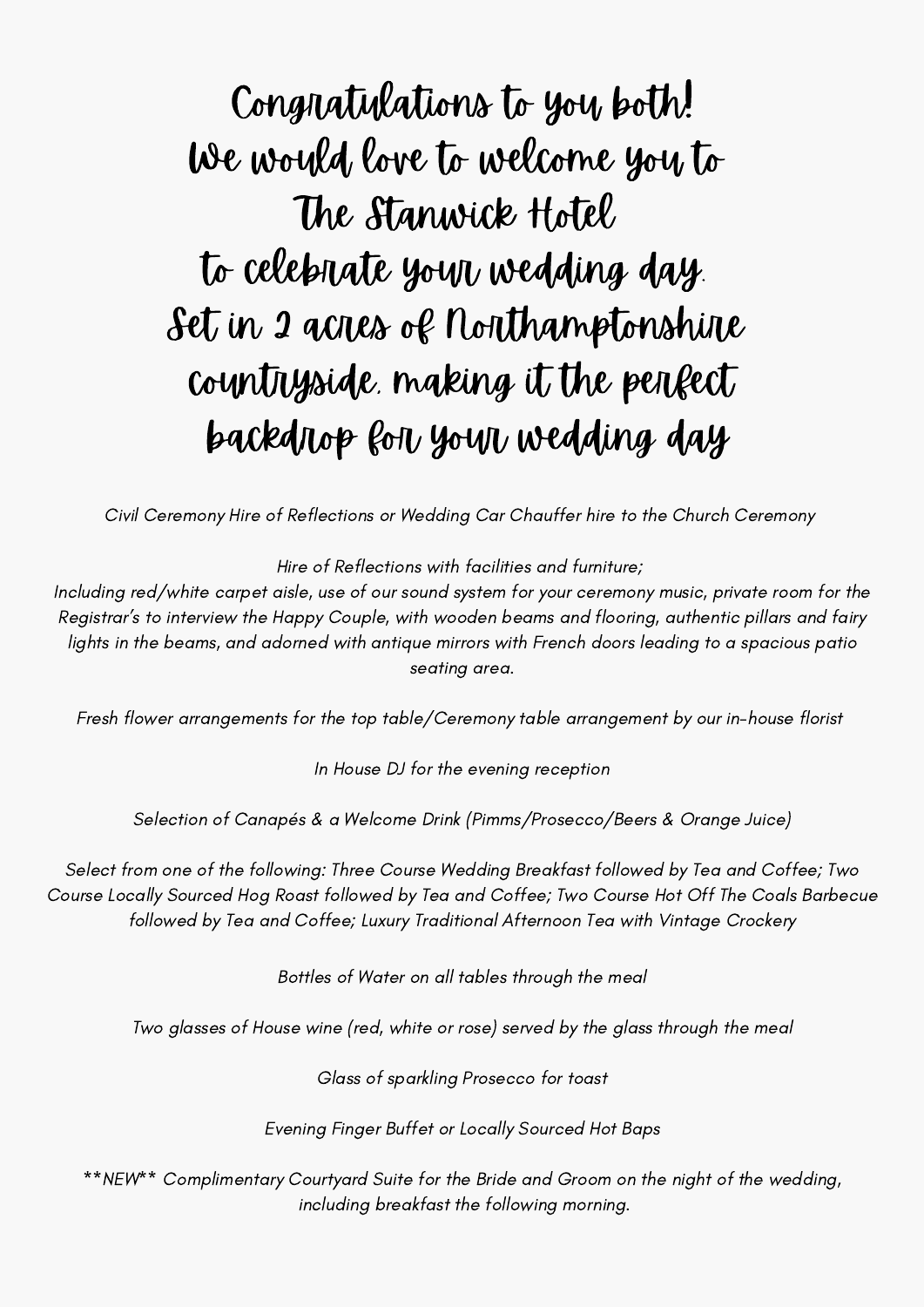#### Min. of 60 Adult Guests for the Day & 100 Guests for the evening **£**8,499

#### 80 Adult Guests for the day & 120 guests for the evening **£**9,999

#### 100 Adult Guests for the day & 150 guests for the evening **£**10,999

Children (Age 2-12 years) *£*30.00 which includes a Welcome Drink, Three Course Children's Menu and Evening Buffet

#### Extra Adult Guests

*£*95.00 per person includes Welcome Drink and Canapés, Three Course Wedding breakfast, with Tea and Coffee, Two Glasses of House Wine, Sparkling Prosecco for Toast, Evening Buffet

#### Exclusive Venue Hire of the full hotel bedrooms and grounds **£**6,500

#### Civil Ceremony Hire of The Garden Pavilion (up to 130 guests)

Including red/white carpet aisle way stunning white chairs decorated with wicker hearts, use of our sound system for your ceremony music, private room for the Registrar's to interview the Bride & Groom....Our beautiful garden pavilion is set in its own private paddock, with stunning views everywhere you turn - Supplement Fee *£*650

#### Civil Ceremony Hire The Garden Conservatory (up to 80 guests)

Including red/white carpet aisle way, use of our sound system for your ceremony music, private room for the Registrar's to interview the Bride & Groom, with bi-folding doors which open to our stunning manicured gardens Supplement Fee *£*750

#### Civil Ceremony Hire of The Dining Room (up to 18 guests)

Including red/white carpet aisle way, use of our sound system for your ceremony music, private room for the Registrar's to interview the Bride & Groom, lovely intimate private room, with French doors leading out to a private garden area, perfect for photographs Supplement Fee *£*350

> To book your Ceremony, please contact the Registrar's direct at [www.yourdaynorthants.com](http://www.yourdaynorthants.com/)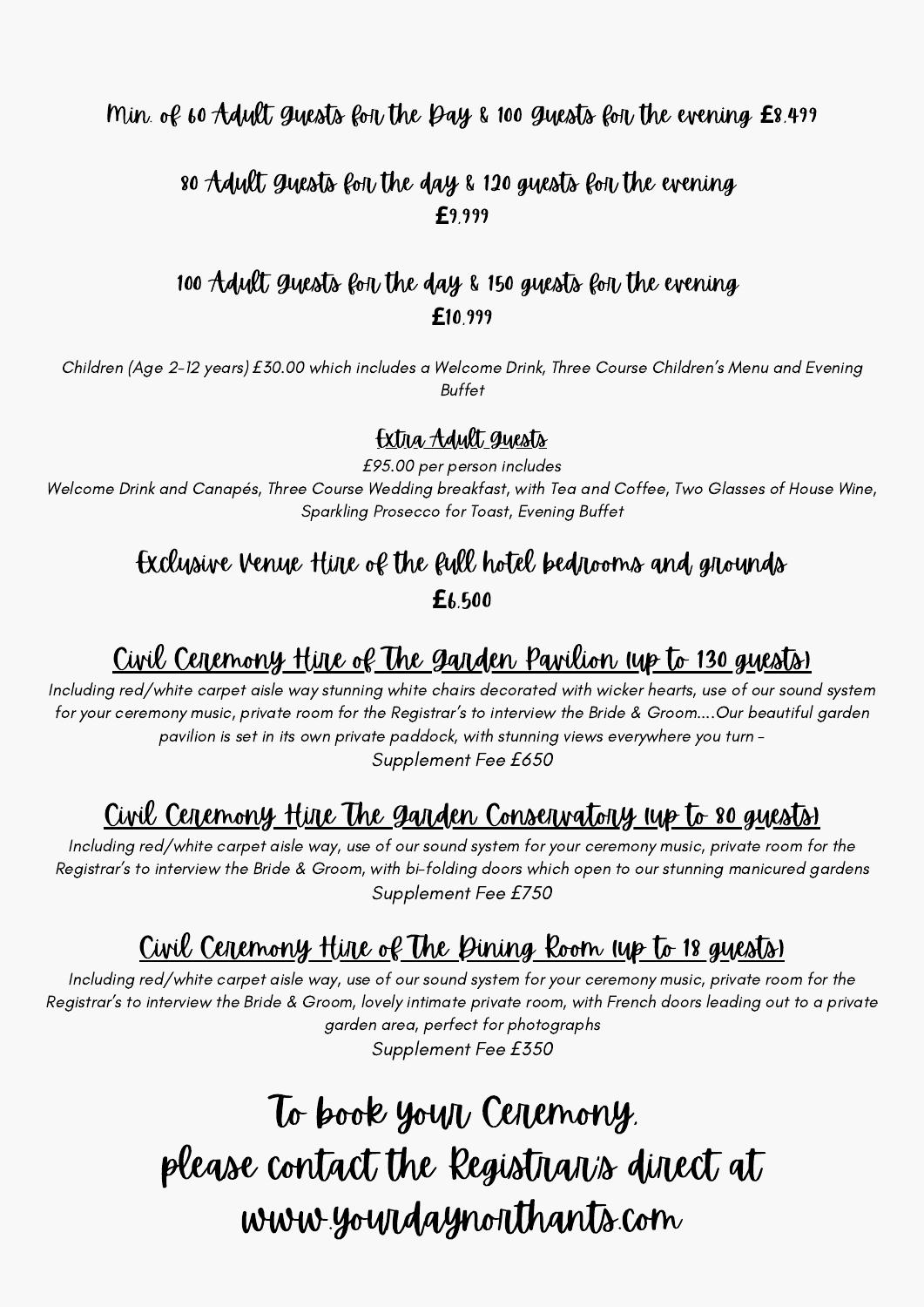## Three Course Wedding Breakfast Menu [S](http://www.yourdaynorthants.com/)tarters

Sautéed Garlic Wild [Mushrooms,](http://www.yourdaynorthants.com/) Artisan Toast, Dijon and Brandy Reduction (gfa)(vgna)

[Courtyard](http://www.yourdaynorthants.com/) Cocktail, Salmon Gravlax and Grilled Ciabatta (gfa)(df)

Local Smoked Cheese, Grape and Walnut Mixed Leaf Salad [\(gf\)\(dfa\)\(nut\)](http://www.yourdaynorthants.com/)

Chicken Liver Pate, Mango and Sage [Chutney](http://www.yourdaynorthants.com/) with Olive Oil Toast (gfa)

Bubble n Squeak, Black Garlic Belly Pork Bites with [Wholegrain](http://www.yourdaynorthants.com/) Mustard and Honey Dressing (df)

Smoked Mackerel Roulade, [Rosemary](http://www.yourdaynorthants.com/) Focaccia and Beet Dressing (gf)(df)

#### Soups <u>(all gf & df)</u>

[Heritage](http://www.yourdaynorthants.com/) Tomato and Smoked Pepper Carrot and [Coriander](http://www.yourdaynorthants.com/) Balsamic Glazed [Mushroom](http://www.yourdaynorthants.com/) and Thym[e](http://www.yourdaynorthants.com/) Chicken, Leek and [Wholegrain](http://www.yourdaynorthants.com/) Mustard

#### All starters and soups are served with warm bread rolls with butter (gfa)

#### Mains

28 Day Dry Aged Sirloin of Beef (cooked medium), Duck Fat Roast Potatoes, Panache [Vegetables,](http://www.yourdaynorthants.com/) Yorkshire Pudding and Jus (gfa)(df)

Braised Lamb Breast, Thyme Fondant Potato, Honey Roast Parsnips, Carrot Puree with [Chimichurri](http://www.yourdaynorthants.com/) Dressing (gf)(df)

Pan Fried Chicken Supreme, with Leek, White Wine and Chorizo [Cassoulet](http://www.yourdaynorthants.com/) (gf)

Almond and Mixed Herb Crusted Trout, Crushed New [Potatoes,](http://www.yourdaynorthants.com/) Mange Tout and Baby Corn Fricassee (nut)(gfa)

[Smoked](http://www.yourdaynorthants.com/) Fish and Minted Pea Risotto (gf)(df)

Rosemary and Thyme [Hasselback](http://www.yourdaynorthants.com/) Courgette, Sundried Tomato Salad with a Parmesan Crisp (gf)(vgna)

Local Smoked Cheese, [Cauliflower](http://www.yourdaynorthants.com/) and Spinach Wellington, Garlic Roasted New Potatoes with Pesto (nut)(dfa)

#### Desserts

Rhubarb and Custard Crème Brulee with Lemon [Shortbread](http://www.yourdaynorthants.com/)

[Coconut,](http://www.yourdaynorthants.com/) Lime and Mint Rice Pudding (vgn)(gf)

Vanilla and Mixed Berry [Pavlova](http://www.yourdaynorthants.com/) with Port Coulis (gf)

Warm Double Chocolate Brownie with Mint [Chocolate](http://www.yourdaynorthants.com/) Ice Cream (vgna)(gf)

[Banoffee](http://www.yourdaynorthants.com/) Choux Bun

Orange Drizzle Cake with Ginger Crème [Anglaise](http://www.yourdaynorthants.com/)

#### Home Made [Cheesecakes](http://www.yourdaynorthants.com/) (all gfa)

Lemon and [Blueberry](http://www.yourdaynorthants.com/) [Strawberry](http://www.yourdaynorthants.com/) and White Chocolate [Mandarin](http://www.yourdaynorthants.com/) and Mango Salted Caramel and [Honeycomb](http://www.yourdaynorthants.com/)

#### Followed by freshly brewed tea and coffee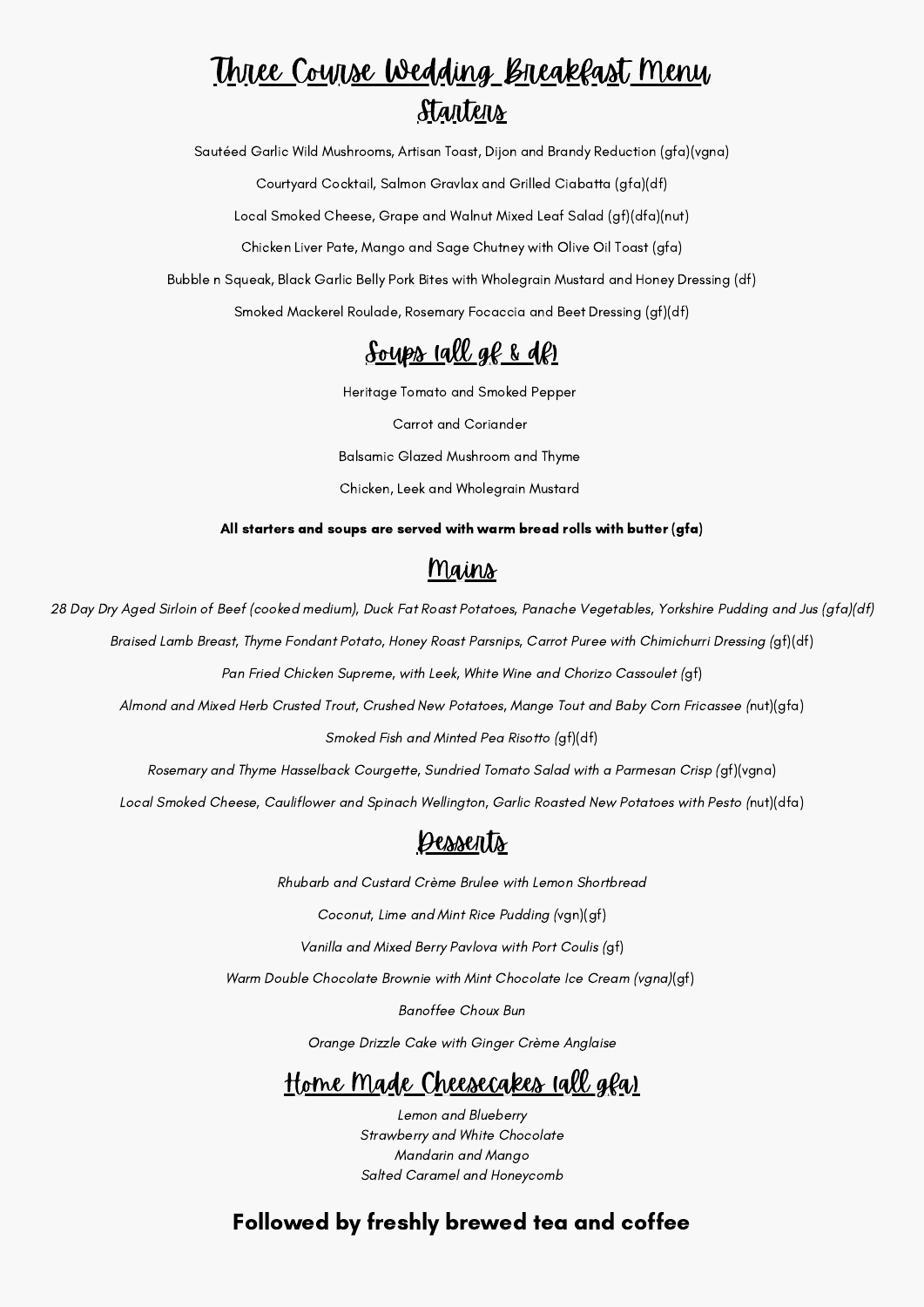Children's Meny

Children (2-12 years) may have a 1⁄2 portion of your chosen wedding breakfast menu or select one option for all children

### Starters

Garlic Bread (GFA) Roasted Tomato Soup (DF/GF) Melon (GF/VGN)

#### Mains

Chicken or Fish Goujons, chips & peas/beans Sausage & Mash, peas & gravy Mini Cheese and Tomato Ciabatta Pizza (VGNA/GFA)

#### Desserts

Fresh Fruit Salad Neapolitan Ice Cream Mini Eton Mess

Children's meals are served with a Blackcurrant or Orange Fruit Shoot

\*\*\*

### The Whole Hog

Free Range Locally sourced Whole Hog Roast

Carved by our Chef's, served with Crackling, Herby Stuffing, Warm Apple Sauce, Homemade House Slaw, Fresh Large Baps Served with either – Chunky Chips or Spiced Potato Wedges Vegetarian option – Veggie Burger served with all the accompaniments

### The Whole Hog Desserts

Rhubarb and Custard Crème Brulee with Lemon Shortbread Coconut, Lime and Mint Rice Pudding (VGN/GF) Vanilla and Mixed Berry Pavlova with Port Coulis (GF) Warm Double Chocolate Brownie with Mint Chocolate Ice Cream (VGNA/GF) Banoffee Choux Bun Orange Drizzle Cake with Ginger Crème Anglaise

### Home Made Cheesecakes (all gfa)

Lemon and Blueberry Strawberry and White Chocolate Mandarin and Mango Salted Caramel and Honeycomb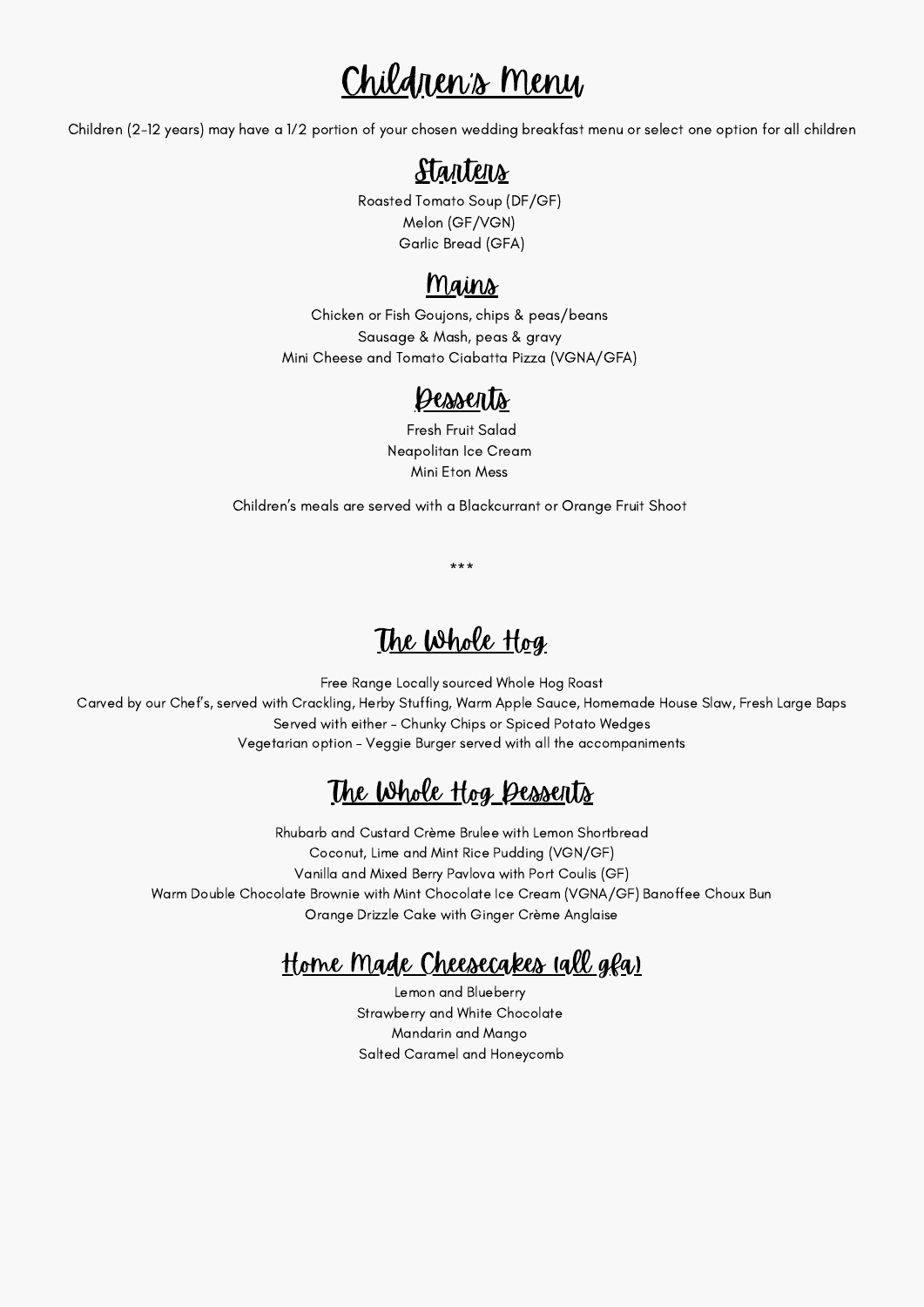# Hot off the coals Barbeque

6oz Angus Beef Burgers Locally Sourced Sausages Buttered Corn on the Cobs Mixed Green Salad Vegetarian Sausage Homemade House Slaw Potato Salad Vegetarian Kebabs Marinated Chicken Pieces Basil Oil Lamb Koftas Fresh Large Baps

## H<u>ot off the coals Dessents</u>

Rhubarb and Custard Crème Brulee with Lemon Shortbread Coconut, Lime and Mint Rice Pudding (VGN/GF) Vanilla and Mixed Berry Pavlova with Port Coulis (GF) Warm Double Chocolate Brownie with Mint Chocolate Ice Cream (VGNA/GF) Banoffee Choux Bun Orange Drizzle Cake with Ginger Crème Anglaise

> Home Made Cheesecakes (all GFA) Lemon and Blueberry Strawberry and White Chocolate Mandarin and Mango Salted Caramel and Honeycomb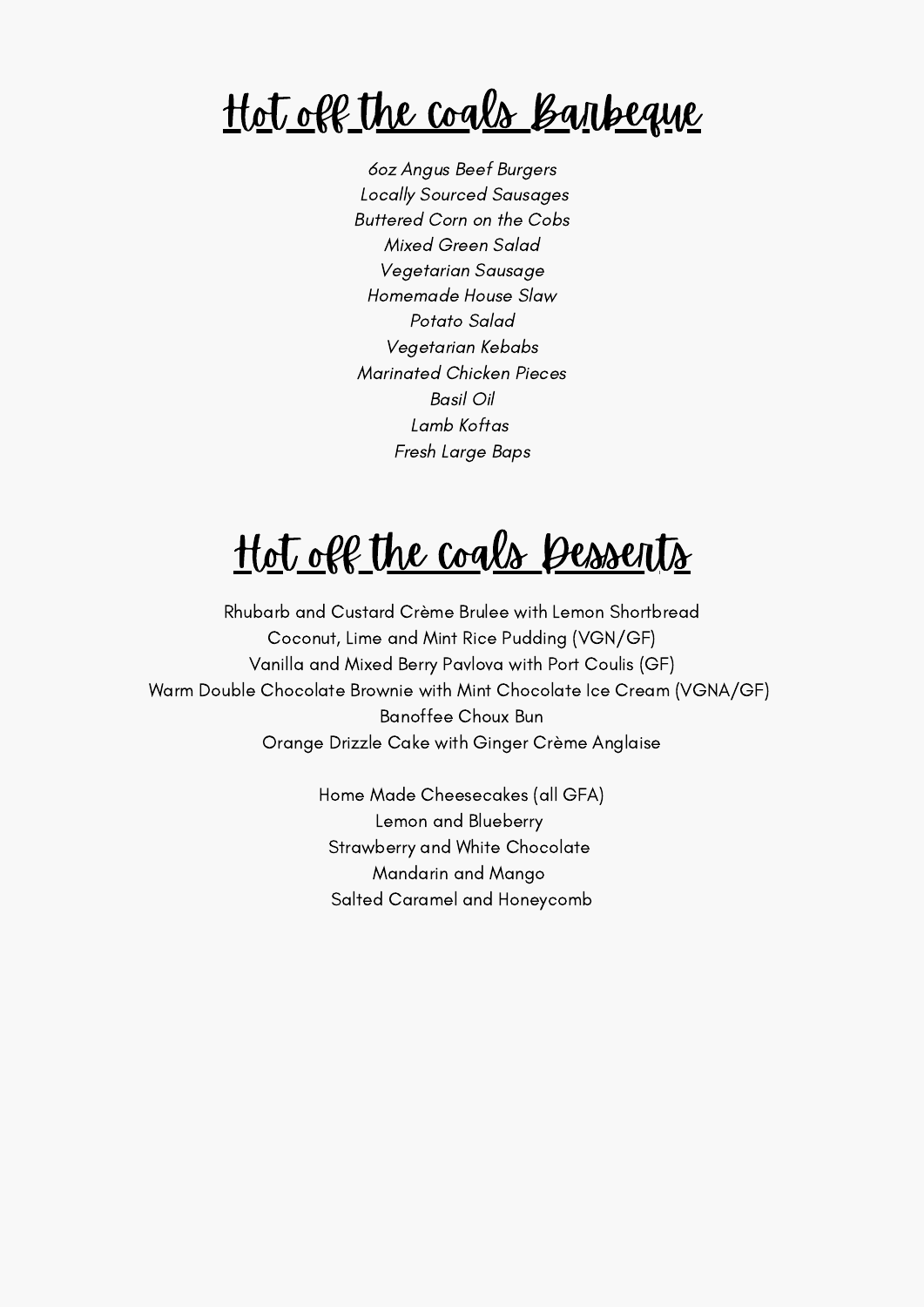### Afternoon Tea Wedding Breakfast

For a quintessential English tradition. why not treat your guests to a lovely Afternoon Tea Wedding Breakfast served on Pretty Vintage Crockery

> Freshly baked homemade Fruit & Plain Scones Served with Clotted Cream and Preserves Pots of Tea/Coffee served throughout

## Sandwiches (gfa available)

Smoked Salmon and Cream Cheese Cheese and Onion Chutney (VGNA) Egg Mayo and Cress Wiltshire Ham and English Mustard (DF)

## Savoy Vy Items

Made In House Sausage Rolls with Apple Puree (DFA) Gala Pork Pie Quiche (Choose one from the following): Local Smoked Cheese and Tomato (V) Leek and Wiltshire Ham Smoked Salmon and Chive

Cakes & Bakes

Macaroons Victoria Sponge Milk Chocolate and Walnut Whip (Nut) Profiteroles (Choose from one of the following): Salted Caramel; White Chocolate; Milk Chocolate and Vanilla; Mocha